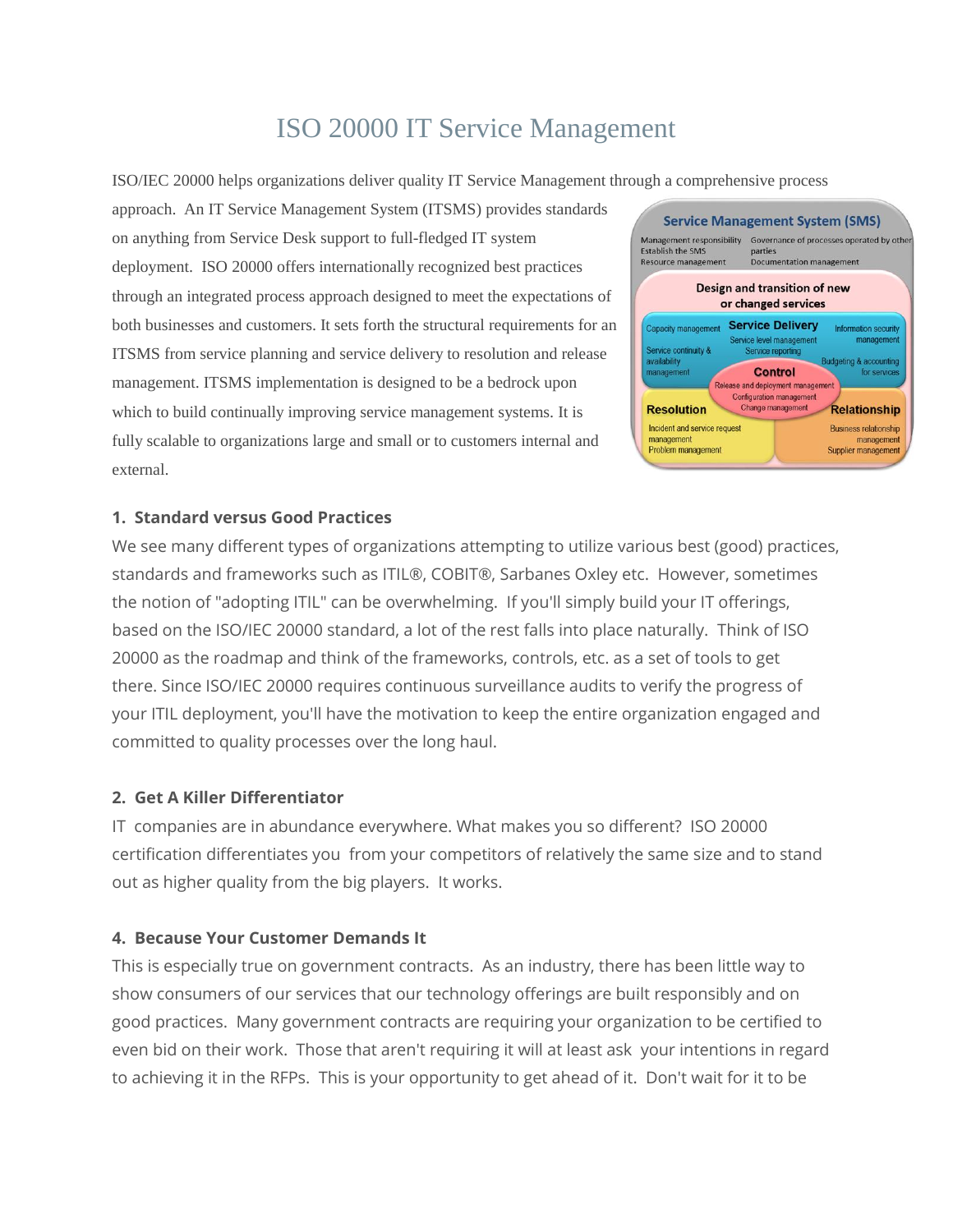required.

In summary, you should ask yourself, "**Can I help either ensure higher quality for my customers, or can I help the business sell more stuff by having this certification?**"

The [ISO 20000](http://www.20000academy.com/what-is-iso-20000/) has a set of three processes for controlling our service: Configuration Management, Change Management and Release & Deployment Management.

With these processes we can control the configuration of the elements that make up our service (servers, software, etc.); we can control changes occurring in the service (change server, change of an agreement, etc.); and we can control deliveries that we send to our customer (What do we deliver? When? And under what conditions?).

## Configuration Management

It is important to identify the elements that are used to [manage the service](http://www.20000academy.com/documentation/sms-plan/) (these elements, in ISO 20000, are called Configuration Items). For each Configuration Item we need to save information about it, such as name, version, responsibility, owner, dependencies (for example, an Operative System is related to a computer.), etc. The ISO 20000 does not define these parameters; they must be defined by us. For these Configuration Items, we will make a snapshot of its setup and this will be stored in a database called [CMDB \(Configuration](http://www.20000academy.com/documentation/cmdb/)  [Management Database\).](http://www.20000academy.com/documentation/cmdb/) From there we can retrieve the configuration of a Configuration Item, if necessary. Therefore, it is very important to establish a procedure to periodically check the integrity of the CMDB, because the information that it contains is critical to the business.

Another important concept is the baseline, which can help us to control the configuration of the Configuration Items before passing them to a production environment. If we do not establish a baseline before moving into production, we risk losing the stable initial configuration, which may involve malfunction. Now let´s see an example: A server could be a Configuration Item, and the settings of its parameters (OS version, hardware model, HD capacity, memory, etc.), would be stored in the CMDB. Furthermore, this Configuration Item is related to software. Finally, if we want to transfer them to a production environment, we must first establish a baseline with both.

### Change Management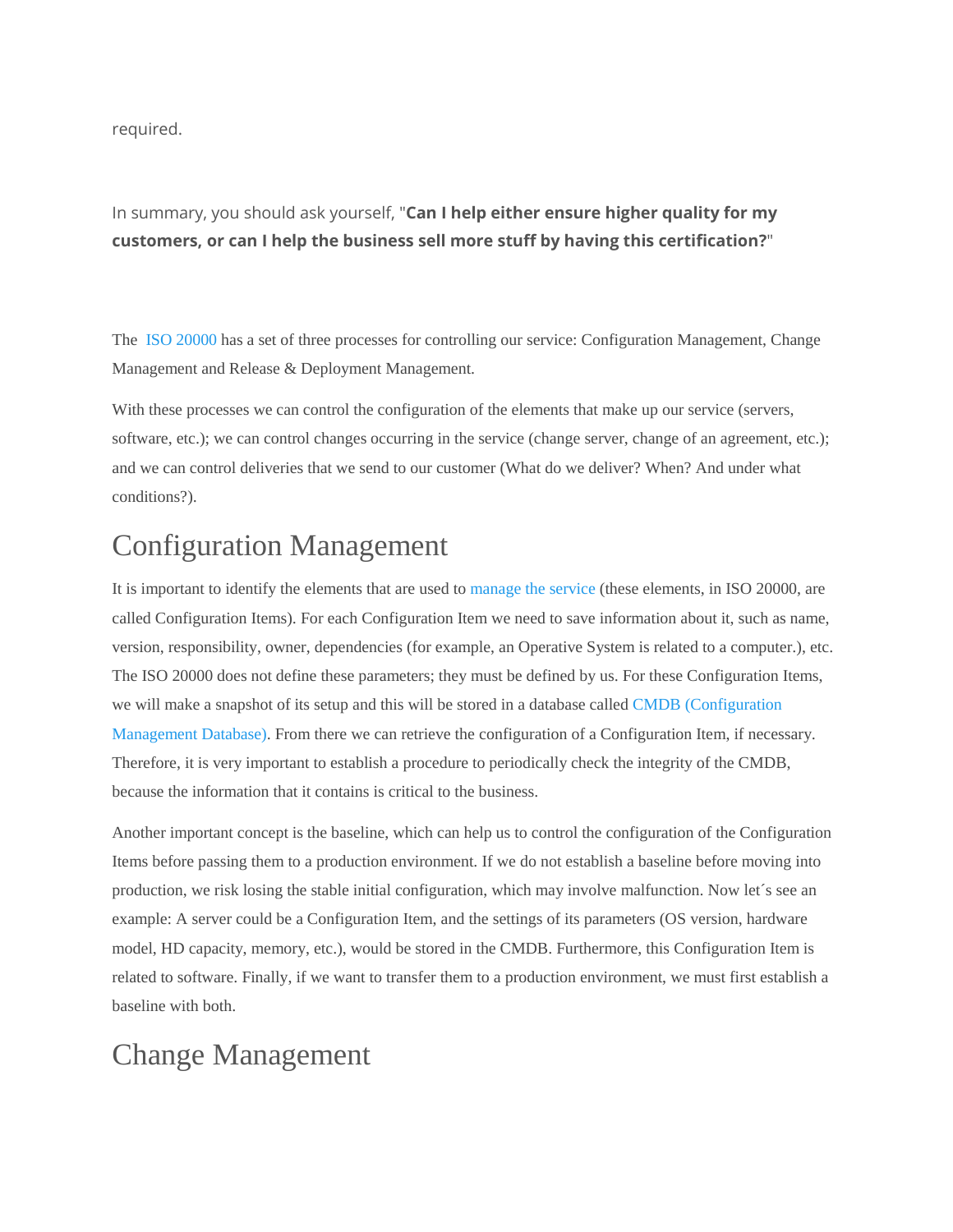This process is closely related to other processes (for example: Configuration Management, Release and Deploy Management, Capacity Management, Service Level Management), because it can be used to manage any change. For management, we need a workflow, which includes [a Request For Change \(RFC\),](http://www.20000academy.com/documentation/request-for-change-and-change-record/) which goes through an approval process. The RFC can be a form with fields to complete the information about the request (at a minimum: name of the person who requested the change, date of the request, priority, Configuration Items affected and the description of the request).

After the RFC is reviewed by a responsible party that will assess risks, impact and benefits for the business, the RFC can be approved. In this case, we can make changes, but there must also be defined guidelines to go back to the state before the change, in case the change has not been made correctly. Without this approval process, anybody can make any change, which can be a problem because we have no control in our



documentation and in our management system.

All RFC must be registered and saved in our system. For example: We must change the server configuration, because it needs more memory. We need to generate a RFC, which is verified by a responsible party, and if approved, changes are made. (We also will need to change the information about the Configuration Item in the CMDB.) If the change fails at some point, it can be restored to the initial state.

### Release and Deployment Management

All conditions for release and deployment of products must be established, and we must define a plan where all deliveries and deployments are planned at the time. Therefore, we need to define a plan for deliveries, which will contain dates, frequency and types of delivery. Furthermore, we need to define a plan for how to deploy the product in the customer´s system (installation of software, plugins, DLLs, etc.), and it is possible that we need to perform changes during the delivery, in which case we have to use the process of Change Management.

Also, we need to define a procedure for emergency deliveries, because it is possible that our customer needs the product quickly. You must have in mind that in any [delivery or deployment,](http://www.20000academy.com/documentation/release-and-deployment-planning/) errors can occur; then, we